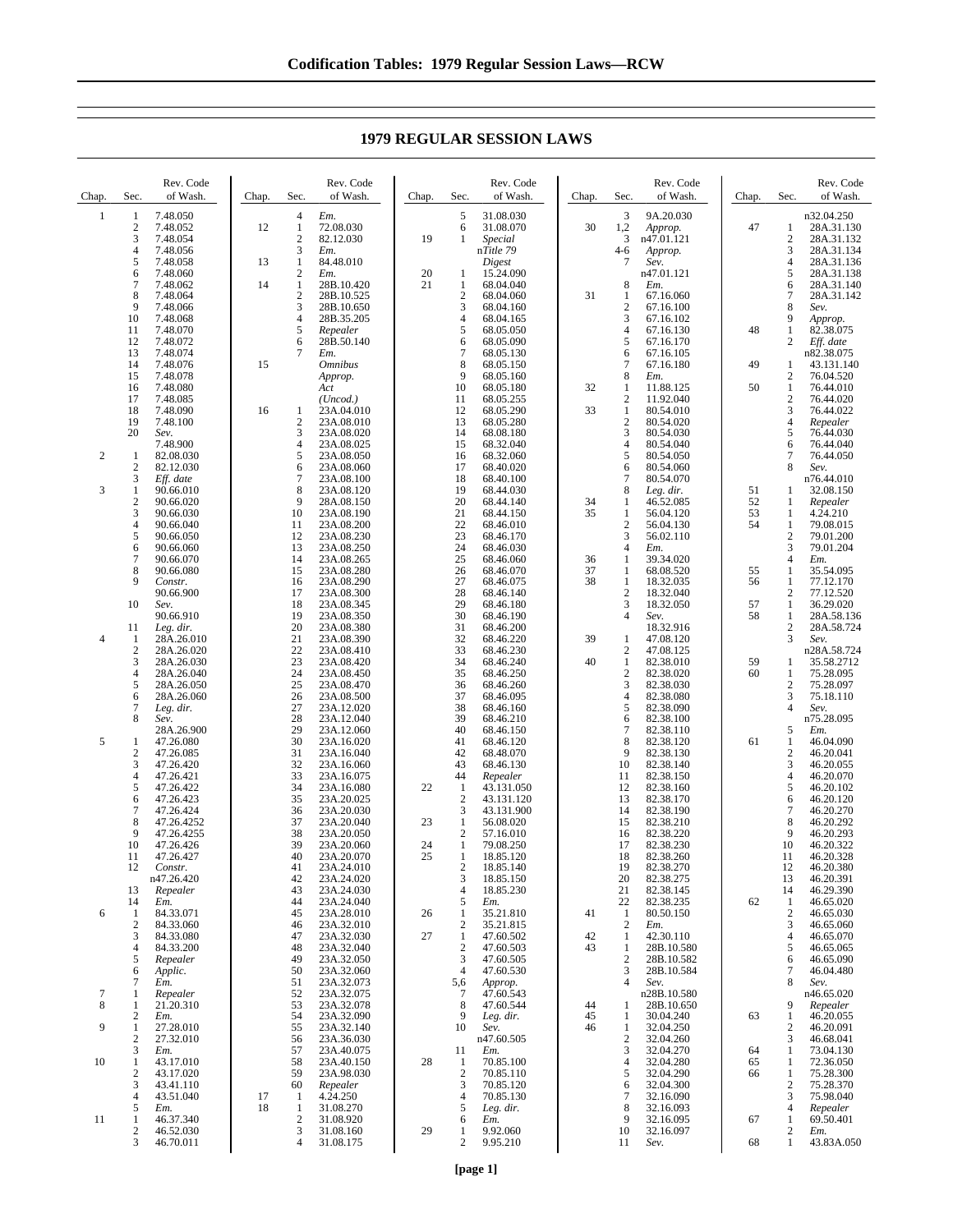**Codification Tables: 1979 Regular Session Laws—RCW**

| Chap.          | Sec.                                           | Rev. Code<br>of Wash.                  | Chap.    | Sec.                                         | Rev. Code<br>of Wash.                  | Chap. | Sec.                     | Rev. Code<br>of Wash.                  | Chap.      | Sec.                                    | Rev. Code<br>of Wash.               | Chap.      | Sec.                                  | Rev. Code<br>of Wash.                  |
|----------------|------------------------------------------------|----------------------------------------|----------|----------------------------------------------|----------------------------------------|-------|--------------------------|----------------------------------------|------------|-----------------------------------------|-------------------------------------|------------|---------------------------------------|----------------------------------------|
| 69<br>70       | $\overline{2}$<br>1<br>$\mathbf{1}$            | 43.83A.040<br>47.42.040<br>18.44.050   |          | 6<br>7<br>8                                  | 18.64.020<br>18.64.040<br>18.64.043    |       | $\overline{4}$<br>5<br>6 | 43.131.155<br>43.131.157<br>43.131.159 | 100        | 1<br>$\boldsymbol{2}$<br>3              | 76.52.010<br>76.52.020<br>76.52.030 | 111        | 8<br>1                                | Sev.<br>69.41.900<br>46.74.010         |
|                | $\overline{2}$                                 | Sev.<br>18.44.922                      |          | 9<br>10                                      | 18.64.045<br>18.64.047                 |       | $\overline{7}$<br>8      | 43.131.161<br>43.131.163               |            | $\overline{4}$<br>5                     | 76.52.040<br>Leg. dir.              |            | $\mathbf{2}$<br>3                     | 46.74.020<br>46.74.030                 |
| 71<br>72       | -1<br>2<br>$\mathbf{1}$                        | 43.09.260<br>43.09.280<br>53.04.120    |          | 11<br>12<br>13                               | 18.64.080<br>18.64.140<br>18.64.160    |       | 9<br>10<br>11            | 43.131.165<br>43.131.167<br>43.131.169 | 101        | 1<br>$\overline{2}$                     | Intent<br>n75.30.070<br>75.30.070   |            | $\overline{4}$<br>5<br>6              | 81.66.010<br>81.66.020<br>81.66.030    |
|                | 2<br>3                                         | n53.04.120<br>53.32.050                |          | 14<br>15                                     | 18.64.165<br>18.64.245                 |       | 12<br>13                 | 43.131.171<br>43.131.173               |            | 3<br>$\overline{4}$                     | 75.30.080<br>75.30.090              |            | 7<br>8                                | 81.66.040<br>81.66.050                 |
|                | $\overline{4}$<br>5                            | Sev.<br>n53.04.120<br>Em.              |          | 16<br>17<br>18                               | 18.64.250<br>18.64.044<br>18.64.046    |       | 14<br>15<br>16           | 43.131.175<br>43.131.177<br>43.131.179 |            | 5<br>6                                  | 75.30.100<br>Exp. date<br>75.30.110 |            | 9<br>10<br>11                         | 81.66.060<br>81.66.070<br>35.21.820    |
| 73             | $\mathbf{1}$<br>2                              | 28B.04.010<br>28B.04.020               |          | 19<br>20                                     | 18.64.255<br>Repealer                  |       | 17<br>18                 | 43.131.181<br>43.131.183               |            | $\tau$<br>8                             | 75.30.020<br>Leg. dir.              |            | 12<br>13                              | 43.41.130<br>46.04.190                 |
|                | 3<br>4<br>5                                    | 28B.04.030<br>28B.04.040<br>28B.04.050 | 91       | 1<br>2                                       | 15.53.9018<br>Eff. date<br>n15.53.9018 |       | 19<br>20<br>21           | 43.131.185<br>43.131.187<br>43.131.189 |            | 9<br>10                                 | Repealer<br>Eff. date<br>n75.30.070 |            | 14<br>15<br>16                        | 46.72.010<br>51.08.013<br>81.68.010    |
|                | 6<br>7                                         | 28B.04.060<br>28B.04.070               | 92       | 1<br>$\overline{\mathbf{c}}$                 | 17.21.020<br>17.21.030                 |       | 22<br>23                 | 43.131.191<br>43.131.193               | 102        | $\mathbf{1}$<br>$\overline{c}$          | 2.06.030<br>3.20.020                |            | 17<br>18                              | 82.04.355<br>82.16.047                 |
|                | 8<br>9<br>10                                   | 28B.04.080<br>28B.04.090<br>28B.04.100 |          | 3<br>4<br>5                                  | 17.21.200<br>17.21.203<br>17.21.205    |       | 24<br>25<br>26           | 43.131.195<br>43.131.197<br>43.131.199 |            | 3<br>$\overline{4}$<br>5                | 3.66.020<br>12.40.010<br>Applic.    |            | 19<br>20<br>21                        | Leg. dir.<br>Leg. dir.<br>Sev.         |
|                | 11<br>12                                       | 28B.04.110<br>28B.04.120               |          | 6<br>$\overline{7}$                          | 17.21.122<br>17.21.124                 |       | 27<br>28                 | 43.131.201<br>43.131.203               |            |                                         | Savings<br>n3.66.020                | 112        | 1                                     | n46.74.010<br>70.122.900               |
| 74             | 13<br>14<br>-1                                 | 28B.04.130<br>Leg. dir.<br>88.04.300   |          | 8<br>9<br>10                                 | 17.21.126<br>17.21.128<br>Sev.         |       | 29<br>30<br>31           | 43.131.205<br>43.131.207<br>43.131.209 |            | 6<br>7                                  | Sev.<br>n3.66.020<br>Eff. date      |            | $\mathfrak{2}$<br>3<br>$\overline{4}$ | 70.122.010<br>70.122.020<br>70.122.030 |
|                | $\boldsymbol{2}$<br>3                          | 88.04.310<br>88.04.320                 |          | 11                                           | 17.21.932<br>Leg. dir.                 |       | 32<br>33                 | 43.131.211<br>43.131.213               | 103        | 1                                       | n3.66.020<br>7.06.010               |            | 5<br>6                                | 70.122.040<br>70.122.050               |
| 75             | 4<br>5<br>1                                    | 88.04.330<br>Leg. dir.<br>46.20.025    | 93<br>94 | 1<br>$\mathbf{1}$<br>$\overline{\mathbf{c}}$ | 43.08.085<br>70.93.010<br>70.93.020    |       | 34<br>35<br>36           | 43.131.215<br>43.131.217<br>43.131.219 |            | $\boldsymbol{2}$<br>3<br>$\overline{4}$ | 7.06.020<br>7.06.030<br>7.06.040    |            | 7<br>8<br>$\mathbf{Q}$                | 70.122.060<br>70.122.070<br>70.122.090 |
| 76<br>77       | $\mathbf{1}$<br>1                              | 53.36.100<br>1.16.050                  |          | 3<br>$\overline{4}$                          | 70.93.030<br>70.93.050                 |       | 37<br>38                 | 43.131.221<br>43.131.223               |            | 5<br>6                                  | 7.06.050<br>7.06.060                |            | 10<br>11                              | 70.122.080<br>70.122.100               |
| 78<br>79       | $\mathbf{1}$<br>$\overline{2}$<br>$\mathbf{1}$ | 46.29.070<br>Repealer<br>43.06.300     |          | 5<br>6<br>$\overline{7}$                     | 70.93.090<br>70.93.100<br>70.93.200    |       | 39<br>40<br>41           | 43.131.225<br>43.131.227<br>43.131.229 |            | $\overline{7}$<br>8<br>9                | 7.06.070<br>Leg. dir.<br>Sev.       |            | 12<br>13                              | Leg. dir.<br>Sev.<br>70.122.905        |
|                | $\boldsymbol{2}$<br>3                          | 43.06.310<br>43.06.320                 |          | 8<br>9                                       | 70.93.210<br>70.93.194                 |       | 42<br>43                 | 43.131.231<br>43.131.233               |            | 10                                      | 7.06.900<br>Eff. date               | 113        | 1<br>$\overline{c}$                   | 33.04.020<br>33.08.090                 |
|                | 4<br>5<br>6                                    | 43.06.330<br>43.06.340<br>Em.          |          | 10<br>11                                     | Repealer<br>Sev.<br>70.93.920          |       | 44<br>45<br>46           | 43.131.152<br>43.131.154<br>43.131.156 | 104        | 1<br>$\overline{c}$                     | 7.06.910<br>51.32.080<br>Em.        |            | 3<br>4<br>5                           | 33.12.060<br>33.16.130<br>33.20.150    |
| 80             | 7<br>1                                         | Leg. dir.<br>28B.15.730                | 95       | 12<br>1<br>$\mathbf{2}$                      | Em.<br>28A.58.800                      |       | 47<br>48<br>49           | 43.131.158<br>43.131.160               | 105<br>106 | 1<br>1                                  | 30.28.010<br>30.08.087              |            | 6<br>7<br>8                           | 33.24.010<br>33.24.100                 |
|                | 2<br>3<br>$\overline{4}$                       | 28B.15.732<br>28B.15.734<br>28B.15.736 |          | 3<br>$\overline{4}$                          | 28A.58.802<br>28A.58.804<br>28A.58.806 |       | 50<br>51                 | 43.131.162<br>43.131.164<br>43.131.166 |            | $\boldsymbol{2}$<br>3<br>$\overline{4}$ | 30.08.088<br>30.12.080<br>30.12.210 |            | 9<br>10                               | 33.24.120<br>33.24.170<br>33.24.230    |
| 81             | 5<br>1                                         | Sev.<br>n28B.15.730<br>16.58.010       |          | 5<br>6<br>7                                  | 28A.58.808<br>28A.58.810<br>Eff. date  |       | 52<br>53<br>54           | 43.131.168<br>43.131.170<br>43.131.172 |            | 5<br>6<br>7                             | 30.36.020<br>30.42.070<br>30.40.060 |            | 11<br>12<br>13                        | 33.24.240<br>33.24.295<br>33.24.360    |
|                | $\overline{2}$<br>3                            | 16.58.050<br>16.58.100                 |          | 8                                            | n28A.58.804<br>Leg. dir.               |       | 55<br>56                 | 43.131.174<br>43.131.176               | 107        | 8<br>1                                  | 30.12.220<br>19.91.010              |            | 14<br>15                              | 33.48.040<br>33.24.145                 |
|                | 4<br>5<br>6                                    | 16.58.130<br>16.58.140<br>16.58.095    | 96       | 9<br>1                                       | Sev.<br>n28A.58.800<br>29.10.170       |       | 57<br>58<br>59           | 43.131.178<br>43.131.180<br>43.131.182 |            | $\boldsymbol{2}$<br>3<br>4              | 19.91.190<br>33.20.035<br>43.30.010 |            | 16<br>17                              | 33.24.135<br>Sev.<br>n33.04.020        |
| 82             | 7<br>$\mathbf{1}$                              | Em.<br>28B.15.380                      | 97<br>98 | $\mathbf{1}$<br>1                            | 6.36.035<br>26.27.010                  |       | 60<br>61                 | 43.131.184<br>43.131.186               |            | 5<br>6                                  | 43.30.120<br>63.28.070              | 114        | 1<br>$\boldsymbol{2}$                 | 18.52A.010<br>18.52A.020               |
|                | 2<br>3                                         | 28B.15.535<br>Sev.<br>n28B.15.380      |          | $\mathfrak{2}$<br>3<br>$\overline{4}$        | 26.27.020<br>26.27.030<br>26.27.040    |       | 62<br>63<br>64           | 43.131.188<br>43.131.190<br>43.131.192 |            | $\tau$<br>8<br>9                        | 76.40.015<br>76.40.016<br>82.02.010 |            | 3<br>$\overline{4}$<br>5              | 18.52A.030<br>18.52A.040<br>18.52A.050 |
| 83             | 1<br>2                                         | 87.03.440<br>87.03.441                 |          | 5<br>6                                       | 26.27.050<br>26.27.060                 |       | 65<br>66                 | 43.131.194<br>43.131.196               |            | 10<br>11                                | 82.44.010<br>82.50.010              |            | 6<br>7                                | 18.52A.060<br>18.52A.070               |
| 84             | 3<br>1<br>$\overline{c}$                       | 87.03.460<br>84.34.300<br>84.34.310    |          | 7<br>8<br>9                                  | 26.27.070<br>26.27.080<br>26.27.090    |       | 67<br>68<br>69           | 43.131.198<br>43.131.200<br>43.131.202 |            | 12<br>13<br>14                          | 82.56.020<br>83.01.010<br>83.16.080 | 115<br>116 | 8<br>1<br>1                           | Leg. dir.<br>69.04.385<br>74.38.070    |
|                | 3<br>4                                         | 84.34.320<br>84.34.330                 |          | 10<br>11                                     | 26.27.100<br>26.27.110                 |       | 70<br>71                 | 43.131.204<br>43.131.206               |            | 15<br>16                                | 83.24.020<br>83.28.030              | 117        | 1<br>$\overline{c}$                   | 18.57.001<br>18.57.003                 |
|                | 5<br>6<br>7                                    | 84.34.340<br>84.34.350<br>84.34.360    |          | 12<br>13<br>14                               | 26.27.120<br>26.27.130<br>26.27.140    |       | 72<br>73<br>74           | 43.131.208<br>43.131.210<br>43.131.212 |            | 17<br>18<br>19                          | 83.28.060<br>83.28.070<br>83.32.020 |            | 3<br>$\overline{4}$<br>5              | 18.57.005<br>18.57.173<br>18.57.175    |
|                | 8<br>9                                         | 84.34.370<br>84.34.380                 |          | 15<br>16                                     | 26.27.150<br>26.27.160                 |       | 75<br>76                 | 43.131.214<br>43.131.216               |            | 20<br>21                                | 83.32.030<br>83.32.050              |            | 6<br>$\tau$<br>$\,8\,$                | 18.57.177<br>18.57.181                 |
|                | 10<br>11                                       | Leg. dir.<br>Sev.<br>84.34.922         |          | 17<br>18<br>19                               | 26.27.170<br>26.27.180<br>26.27.190    |       | 77<br>78<br>79           | 43.131.218<br>43.131.220<br>43.131.222 |            | 22<br>23<br>24                          | 83.40.020<br>83.40.030<br>83.44.110 |            | 9<br>10                               | 18.57.185<br>18.57.195<br>18.57.205    |
| 85<br>86<br>87 | -1<br>1<br>$\mathbf{1}$                        | 53.54.020<br>24.32.300<br>66.24.420    |          | 20<br>21<br>22                               | 26.27.200<br>26.27.210<br>26.27.220    |       | 80<br>81<br>82           | 43.131.224<br>43.131.226<br>43.131.228 |            | 25<br>26<br>27                          | 84.04.047<br>84.04.043<br>Repealer  |            | 11<br>12<br>13                        | 18.57.020<br>18.57.050<br>18.57.080    |
| 88             | 1<br>$\overline{2}$                            | 43.19.190<br>43.19.1904                |          | 23<br>24                                     | 26.27.230<br>26.27.900                 |       | 83<br>84                 | 43.131.230<br>43.131.232               | 108        | 28<br>-1                                | Em.<br>51.32.075                    |            | 14<br>15                              | 18.57.085<br>18.57.130                 |
| 89             | 3<br>4<br>1                                    | 43.19.1917<br>Repealer<br>28A.03.407   |          | 25<br>26                                     | 26.27.910<br>Sev.<br>26.27.920         |       | 85<br>86<br>87           | 43.131.234<br>43.131.145<br>43.21F.040 | 109<br>110 | 1<br>$\mathbf{1}$<br>$\boldsymbol{2}$   | 36.39.060<br>69.41.110<br>69.41.120 |            | 16<br>17<br>18                        | 18.57.170<br>18.57A.010<br>Repealer    |
| 90             | 1<br>2                                         | 18.64.003<br>18.64.005                 |          | 27<br>28                                     | 26.27.930<br>Leg. dir.                 |       | 88<br>89                 | 50.48.900<br>Constr.                   |            | 3<br>$\overline{4}$                     | 69.41.130<br>69.41.140              |            | 19                                    | Sev.<br>18.57.915                      |
|                | 3<br>4<br>5                                    | 18.64.007<br>18.64.009<br>18.64.011    | 99       | 1<br>$\mathfrak{2}$<br>3                     | 43.131.150<br>43.131.151<br>43.131.153 |       | 90<br>91                 | Sev.<br>43.131.910<br>Em.              |            | 5<br>6<br>$\overline{7}$                | 69.41.150<br>69.41.160<br>69.41.180 | 118        | 1<br>$\overline{c}$<br>3              | 17.10.170<br>17.10.230<br>17.10.200    |
|                |                                                |                                        |          |                                              |                                        |       |                          |                                        |            |                                         |                                     |            |                                       |                                        |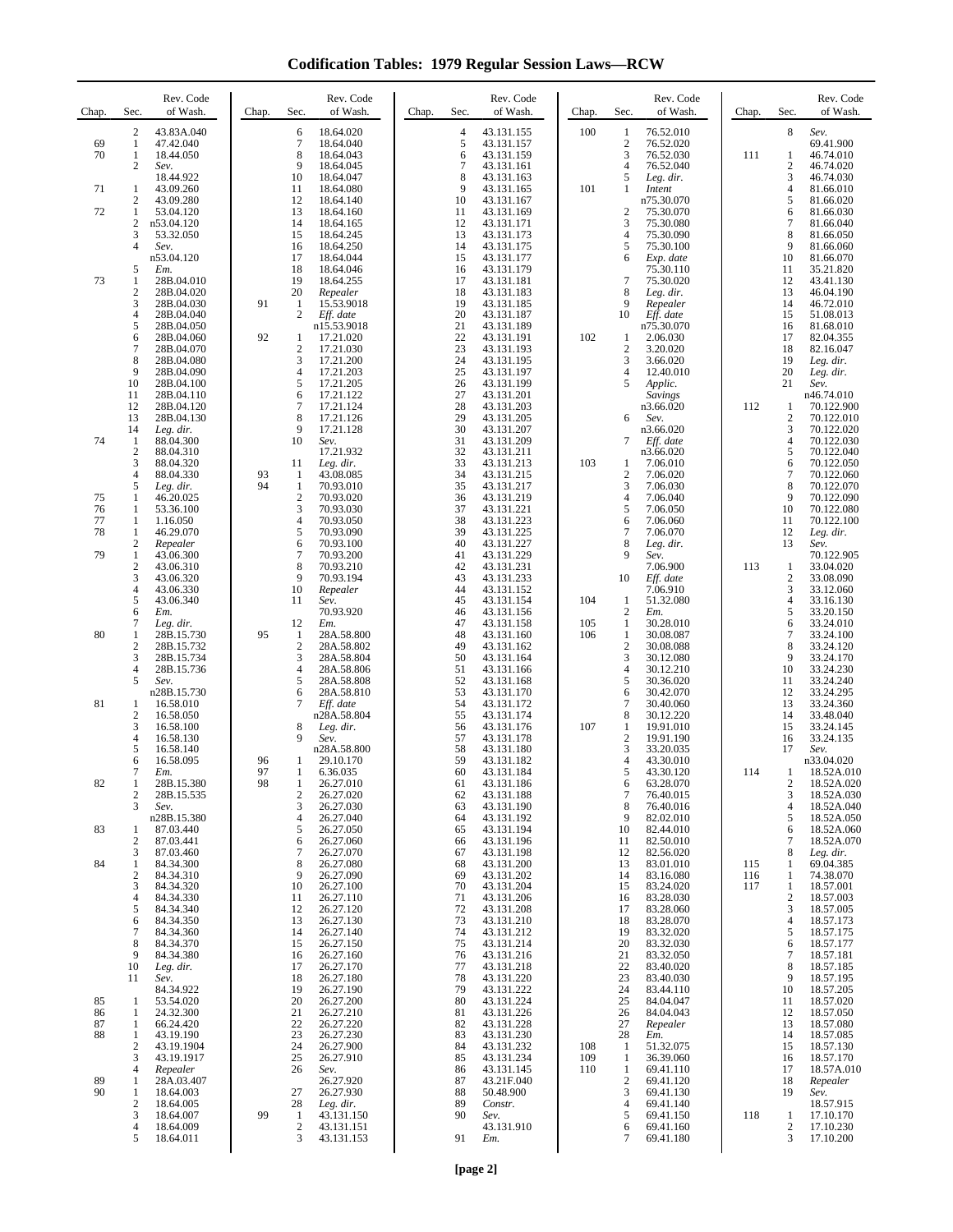**Codification Tables: 1979 Regular Session Laws—RCW**

| Chap.      | Sec.                                  | Rev. Code<br>of Wash.                | Chap.      | Rev. Code<br>Sec.<br>of Wash.                                         | Sec.<br>Chap.     | Rev. Code<br>of Wash.               | Chap. | Rev. Code<br>Sec.<br>of Wash.                            | Chap. | Sec.              | Rev. Code<br>of Wash.               |
|------------|---------------------------------------|--------------------------------------|------------|-----------------------------------------------------------------------|-------------------|-------------------------------------|-------|----------------------------------------------------------|-------|-------------------|-------------------------------------|
|            | $\overline{4}$<br>5                   | 17.10.235<br>Em.                     | 136        | 69.51.010<br>1<br>$\overline{c}$<br>69.51.020                         | 72<br>73          | 69.30.090<br>69.30.100              |       | 72.01.300<br>161<br>162<br>72.01.310                     |       | 250<br>251        | 72.40.070<br>72.56.010              |
| 119        | $\mathbf{1}$<br>2<br>3                | 43.33.050<br>43.33.110<br>43.84.150  |            | 3<br>69.51.030<br>$\overline{4}$<br>69.51.040<br>5<br>69.51.050       | 74<br>75<br>76    | 69.30.110<br>70.05.051<br>70.05.053 |       | 163<br>72.01.320<br>164<br>72.01.370<br>72.01.380<br>165 |       | 252<br>253<br>254 | 72.56.040<br>72.56.050<br>72.60.010 |
| 120        | $\mathbf{1}$<br>2                     | 46.68.010<br>82.44.120               |            | 6<br>69.51.060<br>7<br>69.51.070                                      | 77<br>78          | 70.05.054<br>70.05.055              |       | 166<br>72.01.410<br>167<br>72.01.430                     |       | 255<br>256        | 72.60.020<br>72.60.030              |
| 121        | $\mathbf{1}$<br>$\overline{c}$        | 9.94.040<br>9.94.041                 |            | 8<br>69.51.080<br>9<br>Leg. dir.                                      | 79<br>80          | 70.05.060<br>70.05.070              |       | 168<br>72.01.450<br>169<br>72.01.452                     |       | 257<br>258        | 72.60.040<br>72.60.090              |
|            | 3<br>$\overline{4}$<br>5              | 9.94.043<br>9.94.045<br>9.94.047     | 137        | 10<br>Em.<br>1<br>30.43.010<br>$\boldsymbol{2}$<br>30.43.030          | 81<br>82<br>83    | 70.05.080<br>70.05.090<br>70.05.100 |       | 170<br>72.01.454<br>171<br>72.01.460<br>172<br>72.01.480 |       | 259<br>260<br>261 | 72.60.130<br>72.60.160<br>72.60.200 |
|            | 6<br>7                                | 9.94.049<br>Leg. dir.                |            | 3<br>30.43.040<br>30.43.050<br>4                                      | 84<br>85          | 70.05.130<br>70.08.050              |       | 173<br>72.04A.050<br>72.04A.070<br>174                   |       | 262<br>263        | 72.60.250<br>72.60.240              |
|            | 8                                     | Sev.<br>n9.94.040                    | 138        | 5<br>Sev.<br>48.17.190<br>1                                           | 86<br>87          | 70.12.015<br>70.12.070              |       | 175<br>72.04A.080<br>176<br>72.04A.090                   |       | 264<br>265        | 72.60.260<br>72.64.010              |
| 122        | 9<br>1                                | Em.<br>7.48.300                      | 139<br>140 | $\mathbf{1}$<br>48.03.010<br>$\mathbf{1}$<br>21.20.705                | 88<br>89          | 70.22.020<br>70.22.030              |       | 177<br>72.05.010<br>178<br>72.05.020                     |       | 266<br>267        | 72.64.020<br>72.64.030              |
|            | $\boldsymbol{2}$<br>3<br>4            | 7.48.305<br>7.48.310<br>Sev.         | 141        | $\mathbf{1}$<br>9.95.060<br>$\mathbf{2}$<br>9.95.120<br>3<br>9.95.121 | 90<br>91<br>92    | 70.22.040<br>70.22.050<br>70.22.060 |       | 179<br>72.05.130<br>180<br>72.05.140<br>181<br>72.05.150 |       | 268<br>269        | 72.64.050<br>72.64.060<br>74.20.270 |
| 123        | 1                                     | 7.48.905<br>82.50.400                |            | $\overline{4}$<br>9.95.124<br>5<br>9.95.170                           | 93<br>94          | 70.24.020<br>70.24.060              |       | 182<br>72.05.160<br>183<br>72.05.300                     |       | 270<br>271        | 72.64.070<br>72.64.080              |
|            | $\boldsymbol{2}$<br>3                 | 82.50.410<br>82.50.460               |            | 6<br>9.95.200<br>$\overline{7}$<br>9.95.210                           | 95<br>96          | 70.24.100<br>70.40.020              |       | 184<br>72.05.310<br>185<br>72.06.060                     |       | 272<br>273        | 72.64.100<br>72.64.110              |
|            | $\overline{4}$<br>5                   | 82.50.520<br>Repealer                |            | 8<br>9.95.250<br>9<br>9.95.260                                        | 97<br>98<br>99    | 70.40.030<br>70.40.040              |       | 186<br>72.08.020<br>187<br>72.08.045                     |       | 274<br>275        | 72.65.010<br>72.65.020              |
| 124<br>125 | $\mathbf{1}$<br>1<br>$\boldsymbol{2}$ | 30.04.126<br>41.05.025<br>41.05.010  |            | 10<br>11.08.101<br>11<br>11.08.120<br>12<br>11.66.010                 | 100<br>101        | 70.40.060<br>70.40.080<br>70.40.090 |       | 188<br>72.08.101<br>189<br>72.08.102<br>190<br>72.08.120 |       | 276<br>277<br>278 | 72.65.030<br>72.65.040<br>72.65.050 |
|            | 3<br>4                                | 41.05.090<br>Repealer                |            | 13<br>13.06.020<br>13.06.030<br>14                                    | 102<br>103        | 70.40.110<br>70.40.120              |       | 191<br>72.08.130<br>192<br>72.08.380                     |       | 279<br>280        | 72.65.080<br>72.65.100              |
| 126        | 1<br>2                                | 27.24.070<br>Em.                     |            | 15<br>13.06.040<br>16<br>13.06.060                                    | 104<br>105        | 70.40.130<br>70.40.140              |       | 193<br>72.12.020<br>194<br>72.12.050                     |       | 281<br>282        | 72.65.110<br>72.68.010              |
| 127        | $\mathbf{1}$<br>$\boldsymbol{2}$<br>3 | 48.44.220<br>49.60.030<br>49.60.040  |            | 17<br>13.07.010<br>13.07.030<br>18<br>19<br>13.07.050                 | 106<br>107<br>108 | 70.41.010<br>70.44.100<br>70.50.010 |       | 195<br>72.12.070<br>196<br>72.12.090<br>197<br>72.12.100 |       | 283<br>284<br>285 | 72.68.020<br>72.68.040<br>72.68.060 |
|            | 4<br>5                                | 49.60.175<br>49.60.176               |            | 20<br>13.07.060<br>21<br>15.36.130                                    | 109<br>110        | 70.54.040<br>70.58.310              |       | 198<br>72.12.140<br>199<br>72.13.010                     |       | 286<br>287        | 72.68.070<br>72.68.075              |
|            | 6<br>7                                | 49.60.178<br>49.60.215               |            | 22<br>15.36.425<br>23<br>15.36.550                                    | 111<br>112        | 70.58.320<br>70.58.340              |       | 200<br>72.13.040<br>201<br>72.13.050                     |       | 288<br>289        | 72.68.090<br>72.68.100              |
|            | 8<br>9                                | 49.60.222<br>49.60.223               |            | 24<br>15.36.560<br>25<br>18.20.020                                    | 113<br>114        | 70.83.030<br>70.83.040              |       | 202<br>72.13.060<br>203<br>72.13.070                     |       | 290<br>291        | 72.70.020<br>72.70.040              |
|            | 10<br>11<br>12                        | 49.60.224<br>49.60.225<br>Approp.    |            | 26<br>18.20.100<br>27<br>18.45.010<br>28<br>18.45.020                 | 115<br>116<br>117 | 70.90.010<br>70.90.020<br>70.90.030 |       | 204<br>72.13.080<br>205<br>72.13.100<br>206<br>72.13.120 |       | 292<br>293<br>294 | 72.70.050<br>72.70.060<br>74.04.005 |
| 128<br>129 | -1<br>1                               | 51.12.020<br>10.46.220               |            | 29<br>18.45.440<br>30<br>18.45.450                                    | 118<br>119        | 70.90.040<br>70.94.030              |       | 207<br>72.13.140<br>208<br>72.13.150                     |       | 295<br>296        | 74.04.011<br>74.04.015              |
| 130        | $\overline{c}$<br>$\mathbf{1}$        | 10.46.230<br>28B.10.485              |            | 31<br>18.45.470<br>32<br>18.46.010                                    | 120<br>121        | 70.94.053<br>70.94.200              |       | 209<br>72.13.160<br>210<br>72.13.170                     |       | 297<br>298        | 74.04.017<br>74.04.055              |
|            | $\sqrt{2}$<br>3                       | 48.23.010<br>21.20.005               |            | 33<br>20.01.450<br>26.04.165<br>34                                    | 122<br>123        | 70.94.350<br>70.94.370              |       | 211<br>72.15.010<br>212<br>72.15.020                     |       | 299<br>300        | 74.04.070<br>74.04.080              |
|            | $\overline{4}$<br>5<br>6              | 21.20.310<br>28B.10.487<br>48.38.010 |            | 35<br>26.40.060<br>36<br>28A.47.090<br>37<br>28A.47.690               | 124<br>125<br>126 | 70.96.085<br>70.98.030<br>71.02.412 |       | 213<br>72.15.030<br>214<br>72.15.050<br>215<br>72.15.070 |       | 301<br>302<br>303 | 74.04.120<br>74.04.200<br>74.04.265 |
|            | 7<br>8                                | 48.38.020<br>48.38.030               |            | 38<br>28A.47.744<br>39<br>28A.47.807                                  | 127<br>128        | 71.02.414<br>71.02.416              |       | 216<br>72.18.010<br>217<br>72.18.040                     |       | 304<br>305        | 74.04.270<br>74.04.290              |
|            | 9<br>10                               | 48.38.040<br>48.38.050               |            | 40<br>35.88.080<br>41<br>35.88.090                                    | 129<br>130        | 71.06.060<br>71.06.091              |       | 218<br>72.18.050<br>219<br>72.18.060                     |       | 306<br>307        | 74.04.300<br>74.04.305              |
|            | 11<br>12<br>13                        | 48.38.060<br>48.38.070               |            | 42<br>35A.70.070<br>36.39.040<br>43<br>44<br>36.62.240                | 131<br>132<br>133 | 71.06.140<br>71.06.260              |       | 220<br>72.18.070<br>221<br>72.18.080<br>222              |       | 308<br>309<br>310 | 74.04.306<br>74.04.310<br>74.04.330 |
|            | 14<br>15                              | Leg. dir.<br>21.20.325<br>Sev.       |            | 45<br>43.19.450<br>46<br>43.20A.600                                   | 134<br>135        | 71.12.460<br>71.12.480<br>71.12.485 |       | 72.19.010<br>223<br>72.19.020<br>224<br>72.19.030        |       | 311<br>312        | 74.04.340<br>74.04.360              |
| 131        | 1                                     | n28B.10.485<br>47.56.711             |            | 47<br>43.20A.605<br>48<br>43.20A.610                                  | 136<br>137        | 71.12.500<br>71.12.520              |       | 225<br>72.19.040<br>226<br>72.19.050                     |       | 313<br>314        | 74.04.380<br>74.04.385              |
|            | 2<br>3                                | 47.56.712<br>47.56.713               |            | 49<br>43.20.050<br>50<br>43.20A.615                                   | 138<br>139        | 71.12.530<br>71.12.540              |       | 227<br>72.19.060<br>228<br>72.20.020                     |       | 315<br>316        | 74.04.390<br>74.04.400              |
|            | 4<br>5<br>6                           | 47.56.714<br>47.56.715<br>47.56.716  |            | 51<br>43.20A.620<br>52<br>43.20A.635<br>53<br>43.20A.640              | 140<br>141<br>142 | 71.12.640<br>71.24.165<br>72.01.010 |       | 229<br>72.20.040<br>230<br>72.20.060<br>231<br>72.20.080 |       | 317<br>318<br>319 | 74.04.410<br>74.04.420<br>74.04.430 |
|            | 7<br>8                                | Leg. dir.<br>47.56.220               |            | 54<br>43.20A.645<br>55<br>43.20A.650                                  | 143<br>144        | 72.01.042<br>72.01.043              |       | 232<br>72.20.090<br>233<br>72.27.020                     |       | 320<br>321        | 74.04.470<br>74.04.480              |
|            | 9<br>10                               | Repealer<br>Approp.                  |            | 56<br>43.20A.655<br>57<br>43.20A.660                                  | 145<br>146        | 72.01.050<br>72.01.060              |       | 234<br>72.27.070<br>235<br>72.30.040                     |       | 322<br>323        | 74.04.500<br>74.08.055              |
|            | 11                                    | Sev.<br>n47.56.711                   |            | 43.20.140<br>58<br>59<br>43.20A.665                                   | 147<br>148        | 72.01.100<br>72.01.120              |       | 236<br>72.30.050<br>237<br>72.33.650                     |       | 324<br>325        | 74.08.070<br>74.08.105              |
| 132<br>133 | 12<br>$\mathbf{1}$<br>1               | Em.<br>36.28.180<br>48.30.320        |            | 60<br>43.20A.010<br>43.20A.020<br>61<br>62<br>43.20A.030              | 149<br>150<br>151 | 72.01.140<br>72.01.150<br>72.01.160 |       | 238<br>72.33.660<br>239<br>72.33.670<br>240<br>72.33.680 |       | 326<br>327<br>328 | 74.08.120<br>74.08.278<br>74.08.280 |
|            | 2<br>3                                | 48.30.330<br>48.44.260               |            | 63<br>43.20A.050<br>64<br>43.20A.060                                  | 152<br>153        | 72.01.180<br>72.01.190              |       | 241<br>72.33.685<br>242<br>72.33.690                     |       | 329<br>330        | 74.08.331<br>74.08.335              |
| 134        | 4<br>1                                | 48.44.270<br>46.16.135               |            | 65<br>43.20A.310<br>43.20A.550<br>66                                  | 154<br>155        | 72.01.210<br>72.01.240              |       | 72.33.700<br>243<br>244<br>72.33.830                     |       | 331<br>332        | 74.08.338<br>74.08.390              |
|            | 2<br>3                                | 46.85.140<br>46.85.145               |            | 67<br>43.21A.140<br>68<br>43.21A.170                                  | 156<br>157        | 72.01.260<br>72.01.270              |       | 245<br>72.33.840<br>246<br>72.33.850                     |       | 333<br>334        | 74.09.010<br>74.09.030              |
| 135        | 4<br>1<br>2                           | Repealer<br>75.28.455<br>Repealer    |            | 69<br>57.08.065<br>69.30.010<br>70<br>71<br>69.30.080                 | 158<br>159<br>160 | 72.01.280<br>72.01.282<br>72.01.290 |       | 247<br>72.40.020<br>248<br>72.40.031<br>249<br>72.40.050 |       | 335<br>336<br>337 | 74.09.050<br>74.09.070<br>74.09.075 |
|            |                                       |                                      |            |                                                                       |                   |                                     |       |                                                          |       |                   |                                     |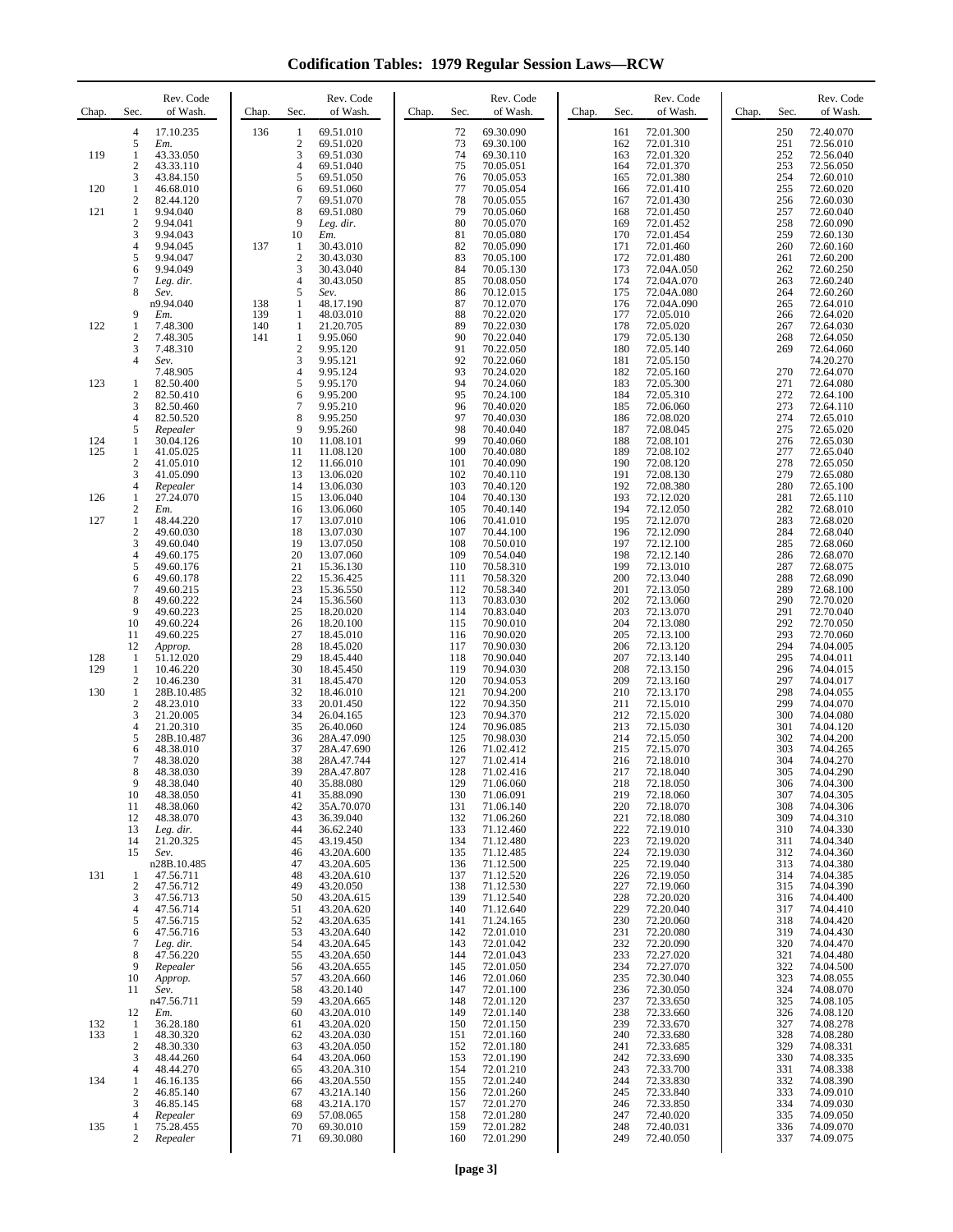**Codification Tables: 1979 Regular Session Laws—RCW**

| Chap.             | Sec.                                                    | Rev. Code<br>of Wash.                                                                                               | Chap. | Sec.                                               | Rev. Code<br>of Wash.                                                                                             | Chap. | Sec.                                                        | Rev. Code<br>of Wash.                                                                                              | Chap. | Sec.                                                                     | Rev. Code<br>of Wash.                                                                                                 | Chap. | Sec.                                                          | Rev. Code<br>of Wash.                                                                                             |
|-------------------|---------------------------------------------------------|---------------------------------------------------------------------------------------------------------------------|-------|----------------------------------------------------|-------------------------------------------------------------------------------------------------------------------|-------|-------------------------------------------------------------|--------------------------------------------------------------------------------------------------------------------|-------|--------------------------------------------------------------------------|-----------------------------------------------------------------------------------------------------------------------|-------|---------------------------------------------------------------|-------------------------------------------------------------------------------------------------------------------|
|                   | 338<br>339<br>340<br>341<br>342<br>343<br>344<br>345    | 74.09.080<br>74.09.110<br>74.09.170<br>74.09.182<br>74.09.190<br>74.09.500<br>74.09.520<br>74.09.530                |       | 8<br>9<br>10<br>11<br>12<br>13<br>14<br>15         | 8.04.160<br>13.06.050<br>26.34.050<br>28A.10.080<br>28A.41.140<br>28A.61.030<br>28B.15.031<br>28B.16.100          |       | 97<br>98<br>99<br>100<br>101<br>102<br>103<br>104           | 43.19.1902<br>43.19.19052<br>43.19.1918<br>43.19.1921<br>43.19.500<br>43.19.600<br>43.19.620<br>43.19.630          | 152   | 186<br>187<br>188<br>$\mathbf{1}$<br>$\overline{c}$<br>3<br>4<br>5       | Leg. rev.<br>Repealer<br>Em.<br>41.48.120<br>41.48.130<br>41.48.140<br>41.48.150<br>41.48.160                         |       | 47<br>48<br>49<br>50<br>51<br>52<br>53<br>54                  | 13.34.180<br>13.34.190<br>13.34.210<br>13.34.220<br>13.34.230<br>13.34.240<br>13.34.250<br>13.40.020              |
|                   | 346<br>347<br>348<br>349<br>350<br>351<br>352           | 74.10.010<br>74.10.030<br>74.10.070<br>74.10.090<br>74.12.010<br>74.12.260<br>74.12.290                             |       | 16<br>17<br>18<br>19<br>20<br>21<br>22             | 28B.16.110<br>28B.16.112<br>28B.16.200<br>28B.17.040<br>28B.50.090<br>28B.50.143<br>28B.80.080                    |       | 105<br>106<br>107<br>108<br>109<br>110<br>111               | 43.19.640<br>43.19.660<br>43.21C.140<br>43.30.240<br>43.41.030<br>43.41.040<br>43.41.050                           | 153   | 6<br>7<br>8<br>1<br>$\overline{c}$<br>3                                  | 41.48.180<br>Leg. dir.<br>Sev.<br>n41.48.120<br>43.51.057<br>Exp. date<br>Sev.                                        |       | 55<br>56<br>57<br>58<br>59<br>60<br>61                        | 13.40.030<br>13.40.035<br>13.40.040<br>13.40.050<br>13.40.060<br>13.40.070<br>13.40.080                           |
|                   | 353<br>354<br>355<br>356<br>357<br>358<br>359           | 74.12.300<br>74.12.350<br>74.15.030<br>74.15.040<br>74.15.050<br>74.15.070                                          |       | 23<br>24<br>25<br>26<br>27<br>28<br>29             | 28C.04.510<br>35.04.070<br>35.13.260<br>35.18.020<br>35.21.600<br>35.58.020                                       |       | 112<br>113<br>114<br>115<br>116<br>117<br>118               | 43.41.060<br>43.41.080<br>43.41.100<br>43.41.102<br>43.41.104<br>43.41.106<br>Vetoed                               | 154   | $\mathbf{1}$<br>$\overline{c}$<br>3<br>$\overline{4}$<br>5<br>6<br>7     | 15.49.330<br>15.53.902<br>15.54.360<br>15.65.070<br>15.65.490<br>16.13.020                                            |       | 62<br>63<br>64<br>65<br>66<br>67<br>68                        | 13.40.100<br>13.40.110<br>13.40.120<br>13.40.130<br>13.40.140<br>13.40.150<br>13.40.160                           |
|                   | 360<br>361<br>362<br>363<br>364<br>365<br>366           | 74.15.080<br>74.15.100<br>74.15.120<br>74.15.130<br>74.15.140<br>74.20.010<br>74.20.060<br>74.20.160                |       | 30<br>31<br>32<br>33<br>34<br>35<br>36             | 35A.04.080<br>35A.04.160<br>35A.05.120<br>35A.08.020<br>35A.12.010<br>35A.13.010<br>35A.14.700<br>35A.44.010      |       | 119<br>120<br>121<br>122<br>123<br>124<br>125               | 43.41.140<br>43.41.900<br>43.41.910<br>43.41.920<br>43.41.930<br>43.51A.040<br>43.60A.901                          |       | 8<br>9<br>10<br>11<br>12<br>13<br>14                                     | 16.13.030<br>16.36.020<br>16.36.030<br>16.36.040<br>16.36.050<br>16.36.060<br>16.36.090<br>16.36.095                  |       | 69<br>70<br>71<br>72<br>73<br>74<br>75                        | 13.40.190<br>13.40.200<br>13.40.210<br>13.40.230<br>13.40.300<br>13.40.400<br>26.32.090                           |
|                   | 367<br>368<br>370<br>371<br>372<br>373<br>374           | 74.20.220<br>74.20.260<br>74.20.280<br>74.20A.030<br>74.22.020<br>74.22.050<br>74.22.070                            |       | 37<br>38<br>39<br>40<br>41<br>42<br>43             | 36.13.030<br>36.38.020<br>36.57.010<br>36.57A.010<br>36.57A.150<br>36.78.110<br>38.52.205                         |       | 126<br>127<br>128<br>129<br>130<br>131<br>132               | 43.60A.903<br>43.62.010<br>43.62.020<br>43.62.030<br>43.62.040<br>43.62.050<br>43.63A.070                          |       | 15<br>16<br>17<br>18<br>19<br>20<br>21                                   | 16.40.010<br>16.40.060<br>16.57.010<br>16.57.290<br>69.07.060<br>69.16.160<br>15.38.010                               |       | 76<br>77<br>78<br>79<br>80<br>81                              | 74.13.020<br>Par. veto<br>74.13.031<br>74.13.032<br>74.13.033<br>74.13.034<br>74.13.035                           |
|                   | 375<br>376<br>377<br>378<br>379<br>380<br>381           | 74.22.100<br>74.22.110<br>74.23.020<br>74.23.040<br>74.23.070<br>74.23.110<br>74.23.120                             |       | 44<br>45<br>46<br>47<br>48<br>49<br>50             | 39.29.010<br>39.34.130<br>39.34.140<br>39.34.150<br>39.58.150<br>40.04.100<br>40.07.020                           |       | 133<br>134<br>135<br>136<br>137<br>138<br>139               | 43.63A.085<br>43.78.070<br>43.88.020<br>43.88.025<br>43.88.090<br>43.88.110<br>43.88.160                           |       | 22<br>23<br>24<br>25<br>26<br>27                                         | 16.13.025<br>Vetoed<br>Approp.<br>16.57.295<br>Repealer<br>Sev.<br>n15.49.330                                         |       | 82<br>83<br>84<br>85<br>86<br>87<br>88                        | 74.13.036<br>74.15.020<br>74.15.180<br>Leg. dir.<br>Repealer<br>Approp.<br>Sev.                                   |
| 142               | 382<br>383<br>384<br>385<br>386<br>387<br>1             | 75.12.130<br>87.84.061<br>Leg. rev.<br>Leg. rev.<br>Repealer<br>Em.<br>30.04.210                                    |       | 51<br>52<br>53<br>54<br>55<br>56<br>57             | 40.14.040<br>40.14.060<br>41.04.036<br>41.04.230<br>41.05.050<br>41.06.075<br>41.06.150                           |       | 140<br>141<br>142<br>143<br>144<br>145<br>146               | 43.88.195<br>43.88.205<br>43.88.500<br>43.88.505<br>43.88.510<br>43.88.515<br>43.88A.020                           | 155   | $\mathbf{1}$<br>$\boldsymbol{2}$<br>3<br>4<br>5<br>6<br>$\boldsymbol{7}$ | 13.04.011<br>13.04.021<br>13.04.030<br>13.04.033<br>13.04.035<br>13.04.040<br>13.04.130                               | 156   | 89<br>1<br>$\sqrt{2}$<br>3<br>$\overline{4}$                  | n13.04.011<br>Em.<br>n13.04.011<br>18.28.010<br>18.28.045<br>18.28.060<br>18.28.080                               |
| 143<br>144<br>145 | 1<br>1<br>$\mathbf{2}$<br>1<br>$\overline{2}$<br>3<br>4 | 30.20.090<br>Approp.<br>Em.<br>4.24.320<br>9A.48.080<br>9A.48.100<br>16.52.070                                      |       | 58<br>59<br>60<br>61<br>62<br>63<br>64             | 41.06.160<br>41.06.163<br>41.06.167<br>41.06.270<br>41.07.020<br>41.40.370<br>41.50.800                           |       | 147<br>148<br>149<br>150<br>151<br>152<br>153               | 43.88A.030<br>43.88A.040<br>43.132.020<br>43.132.030<br>43.132.040<br>43.132.050<br>44.24.060                      |       | 8<br>9<br>10<br>11<br>12<br>13<br>14                                     | 13.50.010<br>13.50.050<br>13.50.100<br>13.50.250<br>Leg. rev.<br>13.50.200<br>13.04.300                               |       | 5<br>6<br>$\tau$<br>8<br>9<br>10<br>11                        | 18.28.100<br>18.28.110<br>18.28.165<br>18.28.150<br>18.28.170<br>18.28.185<br>43.131.140                          |
| 146               | 1<br>$\overline{\mathbf{c}}$<br>3<br>4<br>5<br>6<br>7   | 15.58.030<br>15.58.100<br>15.58.150<br>15.58.065<br>15.58.405<br>Repealer<br>Sev.                                   |       | 65<br>66<br>67<br>68<br>69<br>70<br>71             | 41.50.802<br>41.58.801<br>41.58.802<br>42.16.010<br>42.16.011<br>42.16.013<br>42.16.014                           |       | 154<br>155<br>156<br>157<br>158<br>159<br>160               | 44.30.050<br>44.33.280<br>44.39.050<br>44.40.040<br>44.48.090<br>44.60.050<br>46.38.070                            |       | 15<br>16<br>17<br>18<br>19<br>20<br>21                                   | 13.32A.010<br>13.32A.020<br>13.32A.030<br>13.32A.040<br>13.32A.050<br>13.32A.060<br>13.32A.070                        | 157   | 12<br>13<br>14<br>1<br>$\overline{\mathbf{c}}$                | Repealer<br>Sev.<br>n18.28.010<br>Eff. date<br>n18.28.010<br>48.12.150<br>48.18A.050                              |
| 147               | 1<br>2                                                  | 15.58.941<br>72.64.110<br>70.48.070                                                                                 |       | 72<br>73<br>74                                     | 42.16.017<br>42.17.240<br>42.26.030                                                                               |       | 161<br>162<br>163                                           | 46.68.110<br>47.26.190<br>47.26.281                                                                                |       | 22<br>23<br>24                                                           | 13.32A.080<br>13.32A.090<br>13.32A.100                                                                                |       | 3<br>$\overline{4}$<br>5                                      | 48.23.200<br>48.23.350<br>Vetoed                                                                                  |
| 148<br>149        | 3<br>1<br>1<br>$\overline{2}$<br>3<br>$\overline{4}$    | Em.<br>16.08.050<br>28A.41.400<br>28A.41.402<br>28A.41.404<br>28A.41.406                                            |       | 75<br>76<br>77<br>78<br>79<br>80                   | 42.26.040<br>42.26.050<br>42.26.070<br>42.26.080<br>42.26.090<br>43.01.050                                        |       | 164<br>165<br>166<br>167<br>168<br>169                      | 52.36.020<br>54.28.055<br>66.08.180<br>66.08.200<br>66.08.210<br>67.16.100                                         |       | 25<br>26<br>27<br>28<br>29<br>30                                         | 13.32A.110<br>13.32A.120<br>13.32A.130<br>13.32A.140<br>13.32A.150<br>13.32A.160                                      | 158   | 1<br>$\overline{\mathbf{c}}$<br>3<br>$\overline{4}$<br>5<br>6 | 9.41.070<br>9.41.110<br>9.41.170<br>10.05.060<br>10.97.030<br>Vetoed                                              |
| 150               | 5<br>6<br>7<br>8<br>9<br>10<br>11<br>-1                 | 28A.41.408<br>28A.41.410<br>28A.41.412<br>28A.41.414<br>Leg. dir.<br>28A.71.210<br>Sev.<br>n28A.71.210<br>79.01.474 |       | 81<br>82<br>83<br>84<br>85<br>86<br>87<br>88<br>89 | 43.01.090<br>43.01.140<br>43.03.050<br>43.03.060<br>43.03.065<br>43.03.120<br>43.03.150<br>43.03.210<br>43.08.060 |       | 170<br>171<br>172<br>173<br>174<br>175<br>176<br>177<br>178 | 70.48.060<br>70.79.350<br>70.96A.220<br>72.60.270<br>74.16.430<br>75.08.230<br>77.12.280<br>79.44.040<br>79.44.050 |       | 31<br>32<br>33<br>34<br>35<br>36<br>37<br>38<br>39                       | 13.32A.170<br>13.32A.180<br>13.32A.190<br>13.32A.200<br>9A.76.010<br>13.24.035<br>13.34.030<br>13.34.050<br>13.34.060 |       | $\tau$<br>8<br>9<br>10<br>11<br>12<br>13<br>14<br>15          | 18.04.120<br>18.04.200<br>18.04.220<br>18.04.290<br>18.15.050<br>18.15.065<br>18.15.090<br>18.18.010<br>18.18.020 |
| 151               | 1<br>$\overline{\mathbf{c}}$<br>3<br>4<br>5<br>6<br>7   | 3.30.010<br>4.92.040<br>4.92.100<br>4.92.110<br>4.92.160<br>4.92.170<br>8.04.090                                    |       | 90<br>91<br>92<br>93<br>94<br>95<br>96             | 43.08.110<br>43.09.050<br>43.09.310<br>43.09.340<br>43.10.160<br>43.10.180<br>43.10.190                           |       | 179<br>180<br>181<br>182<br>183<br>184<br>185               | 79.44.060<br>79.44.070<br>79.44.080<br>79.44.140<br>79.44.180<br>82.32.340<br>84.48.110                            |       | 40<br>41<br>42<br>43<br>44<br>45<br>46                                   | 13.34.070<br>13.34.080<br>13.34.090<br>13.34.100<br>13.34.110<br>13.34.120<br>13.34.130                               |       | 16<br>17<br>18<br>19<br>20<br>21<br>22                        | 18.18.100<br>18.18.300<br>18.22.040<br>18.26.035<br>18.26.040<br>18.26.050<br>18.26.070                           |